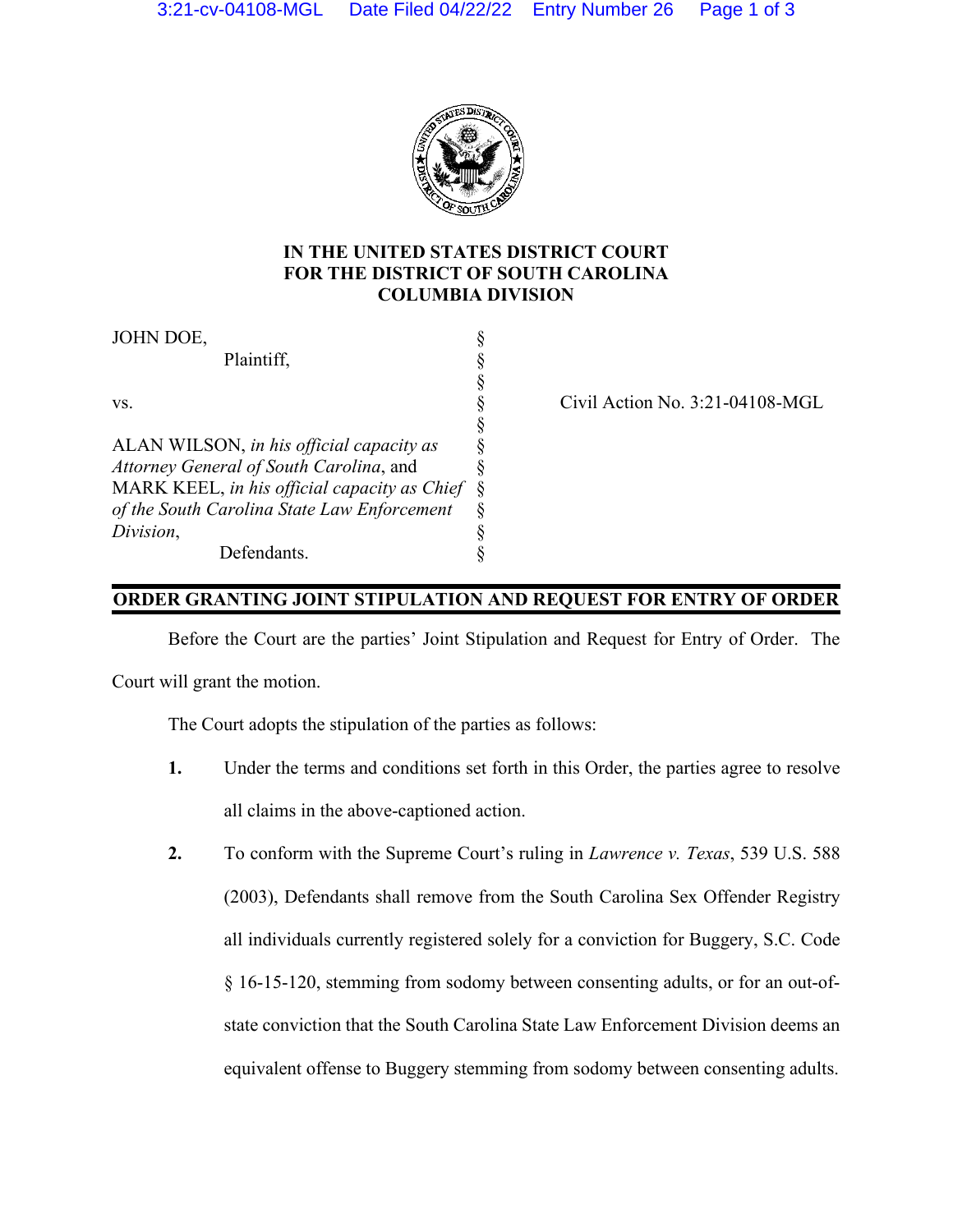- **3.** This removal shall include the individuals listed in the sealed document filed by the parties, which was filed under seal to protect the privacy of those individuals.
- **4.** In addition to removing individuals listed in the sealed document, Defendants agree that no individual later determined to fall under paragraph 2, including individuals who relocate to South Carolina and who have out-of-state convictions for sodomy between consenting adults, shall be required to register as a sex offender in South Carolina or be published on the South Carolina Sex Offender Registry.
- **5.** The South Carolina State Law Enforcement Division shall remove all persons described in Paragraphs 2 and 3 above as expeditiously as possible, and in no event later than twenty-one days from the date of entry of this Order.
- **6.** The South Carolina Law Enforcement Division shall mail a written notification to all persons described in Paragraphs 2 and 3 above within twenty-one days of the entry of this Order informing them that they have been removed from the South Carolina Sex Offender Registry and will no longer have to register as sex offenders in South Carolina.
- **7.** The South Carolina Law Enforcement Division shall, within ninety days of the entry of this Order, provide notification to the sheriff's office of the individual's county of residence for all persons described in Paragraphs 2 and 3 that each person described in Paragraphs 2 and 3 above has been removed from the South Carolina Sex Offender Registry and is no longer subject to the requirements of the South Carolina Sex Offender Registry Law.
- **8.** Defendants shall pay Plaintiff's attorneys a total of \$31,592.30 for full resolution of Plaintiff's fees, costs, and expenses in this action.